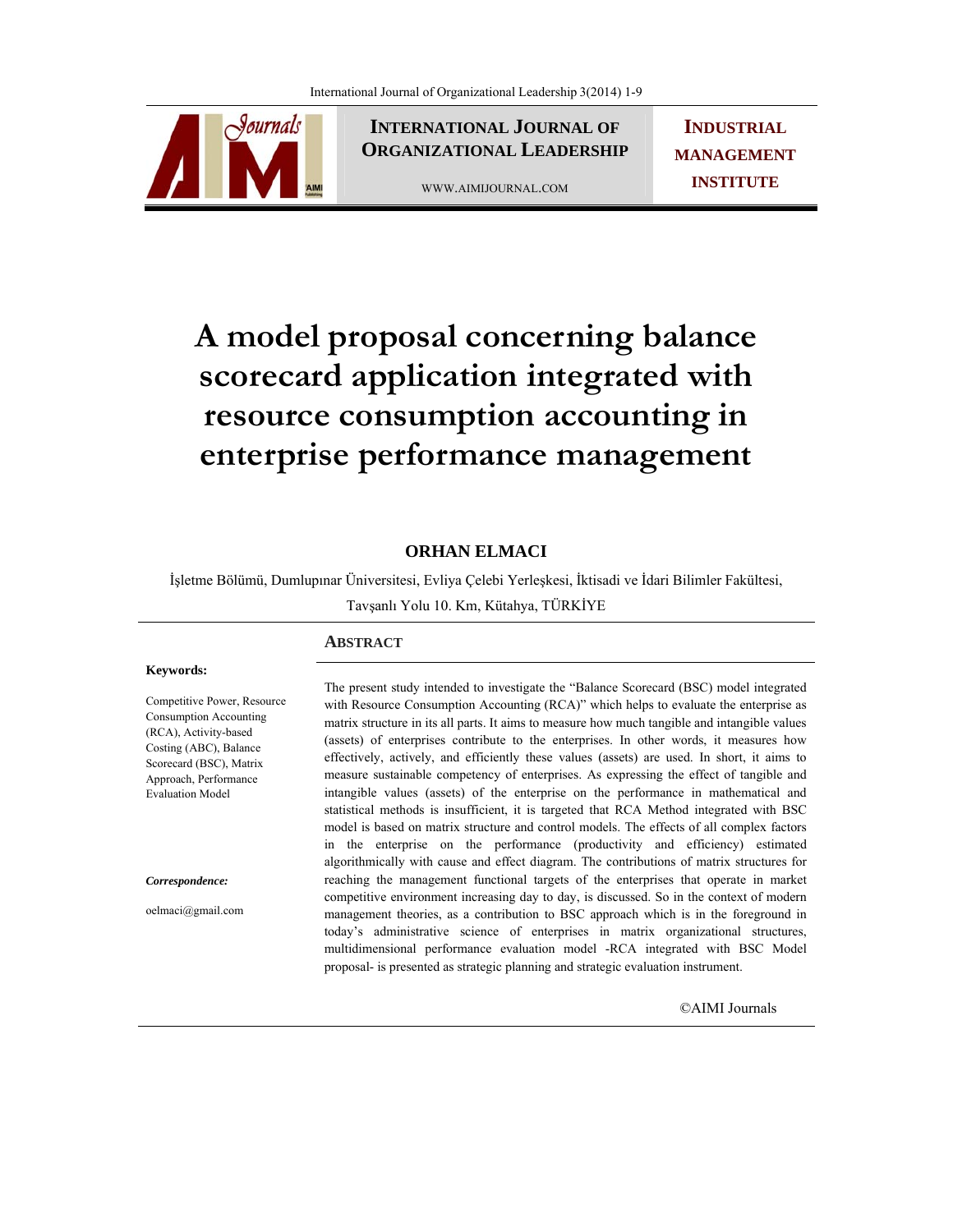## **Introduction**

Enterprises are required to comply with environmental factors and changes in which they act in order to make necessary organizational changes like biological species. The enterprise which realized these changes and transformations maintain their lives being adapted to the change, enterprises which are weak and have no adaptability are always under the threat of changes in the environment and they cannot maintain their lives. Sustainable strategy of an enterprise defines how it plans to produce values to its shareholders (part owner, customer, and society). Sustainable competitive power of an enterprise depends on existence of its sustainable core competence (self-ability). Sustainable core competence has five main components, namely being valuable, being rare, being inimitable, not being substitutable and being adaptable to the changing environment (Papatya, 2003; Ulgen & Mirze, 2004). The enterprises losing their competitive power are facing with the symptom of leaving out of the market. This system is only disappeared by development of value creation strategies. During this strategically management process, success strategies to be developed against opportunities and threats occurred in the environment suggesting either open analysis, opportunity approach, or sourcing approach models.

#### **Performance Evaluation and Control Techniques in Enterprises**

In the corporate performance evaluation process, two approaches are discussed, including "opportunity approach" which analyzes and reviews performances in one dimensional approach and "sourcing approach" which analyzes and handles in multidimensional approach.

#### **Opportunity Approach in Corporate Performance Evaluation Process**

Opportunity approach tries to put forward one dimensional corporate performance indicator whether the enterprises ensure return above the average. If these indicators are not achieved, it is foreseen to use corporate or competitive strategies which permit to achieve specified targets. Some of the prominent methods include Kurosawa structural approach, Lawlor's approach, Gold's approach, and quick productivity evaluation approach.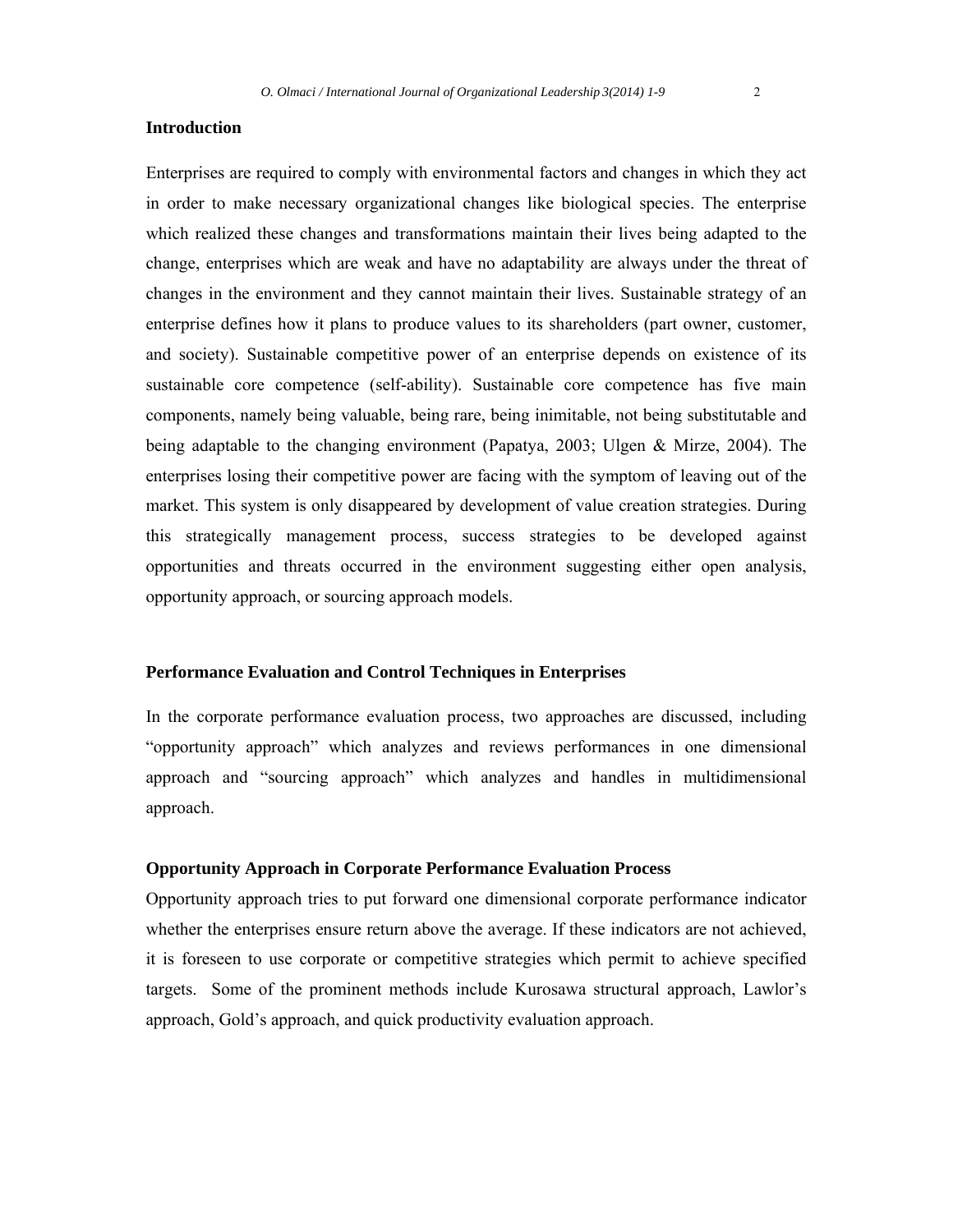## **Sourcing Approach in Corporate Performance Evaluation Process**

Source-based approach defines enterprises as unique and combination of organized sources (Lopez, 2003; Papatya, 2003; Tarim, 2004). A broad meaning is attributed to the term "source" in business administration literature, which includes all sorts of elements that permit to form and apply strategies to develop efficiency, productivity, and competitive power of enterprise (Ordaz, Alcazar, & Cabrera, 2003). Therefore, every element that the enterprise uses as input in the processes realized to produce goods or service is accepted as a source. Sourcing-based approach is founded on two terms, namely assets and ability (Papatya, 2003). The capacity of using assets and creating value states the ability of enterprise (Lopez, 2003; Ordaz, Alcazar, & Cabrera, 2003; Sanchez & Marin, 2005; Ulgen & Mirze, 2004). As long as this ability enables company to create value, it might result in sustainable competition among companies. For this, sources need to be valuable and rare, they should be difficult to imitate and the advantages provided should not be substitutable by other sources (Barney, 2002; Naktiyok & Karabey, 2007).

#### **Performance Evaluation and Control Techniques in Enterprises**

In order to talk about institutional balance, there is a need for criteria which can present all activities of enterprise as integrated form (Elmaci, Sevim, & Celikkol, 2007). Criteria should have parallelism to the strategies specified by the management (Agca & Tuncer, 2006). Perception of change and the studies made in the leadership of management, in particular, should be brought into conformity with "BSC" model and "Financial Performance Evaluation" methods as a whole by strategic-based application organization to ensure definition of terms to provide understandability of strategies, make the organization suitable for the strategy, manage people by motivation and some other sub-factors related to this (Akman, 2003; Alkal, 1998). If the target of performance measurement and evaluation models is to evaluate enterprise performance, both the targets and evaluation criteria have differences according to the structure of the sector (Cinar & Kutlu, 2014; Olcer, 2005; Ordu, 2004). Therefore, enough attention should be paid to sector oriented sensitivity in forming of such models (Merih & Cinar, 2012).

Activity-based Accounting (ABC) is a cost method which is based on activities in hospitals and employs these activities for determining patient costs (Chan & Ching, 1993). Resource consumption accounting method of activity-based accounting redefines the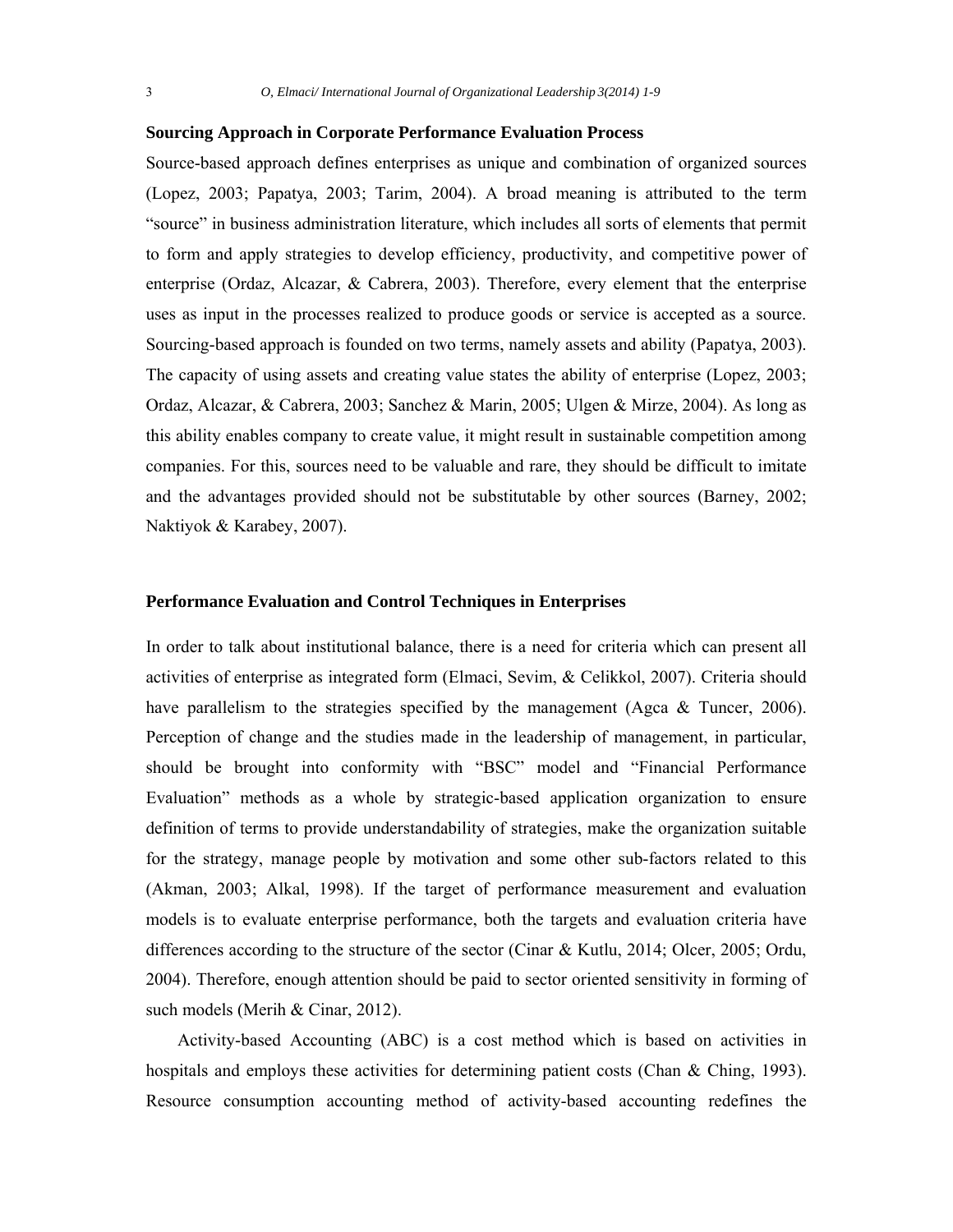enterprise as a complement of activities and determines consumed sources by these activities (Aktas, 2013). In a sense, it would not be false to express RCA as combination of normal costing and activity-based costing. RCA looks at the enterprise from sourcing-based point of view, follows the quantity of consumed sources and natural base of these sources' costs (i.e., their behaviors). Some of main features of RCA are idle capacity, using substitution costs rather than historical costs and following and grouping ability of cost information at various levels (Aktas, 2013). The costs of RCA groups' resource could be fixed and proportional according to cost behaviors and give opportunity to idle capacity cost calculation. Idle capacity cost calculations are not distributed to goods and therefore goods receive no shares from the sources that they do not consume (Cengiz, 2012). The most important priority of RCA might be that it allows following and managing idle capacity and use of substitution cost method rather than historical costs in depreciation calculation. The substitute cost method is based on the concept that the value of the resource or required amount depends on the cost of renewing the capacity according to the current prices, and finding a substitute for the resource. Due to the price variance, historical costs are critical factors in terms of reflecting opportunity costs of resources (Aktas, 2013; Cengiz, 2012). This method is of primary importance in using detailed contribution margin statement of income in management decisions, especially effective, efficient, and rational decision making. It gives support of logistics information for the managers to present correct cost information to be used in effective, efficient, and lucrative decision making process. Activities are a whole presented as combination of technology, labor, material, and ability in order to provide medical service in hospitals and determine cost elements of the service provided in the hospital by defining what kind of work is executed, how long the work takes and how the output of the works can be reached. RCA is a comprehensive and full integrated cost management system. This integrated cost management system has three main steps: Analysis of resources, qualifications of costs, and quantitative method (Aktas, 2013; Cengiz, 2012;  $\&$ Ozyapici, 2012). It is of pivotal importance in RCA to specify the relationship between resources and cost objects which consume the resources. This principle, which can be called as causality principle, requires the modeling of flow of funds and costs which the resources are related in a way that it reflects cause and effect relationship. In producing cost and effect relationships of tangible and intangible values (assets), BSC and Strategy Maps of the enterprise are important means (Kaplan & Norton, 2006). This provides opportunity for objective cost distribution between resource pools. In this context, if causal relationship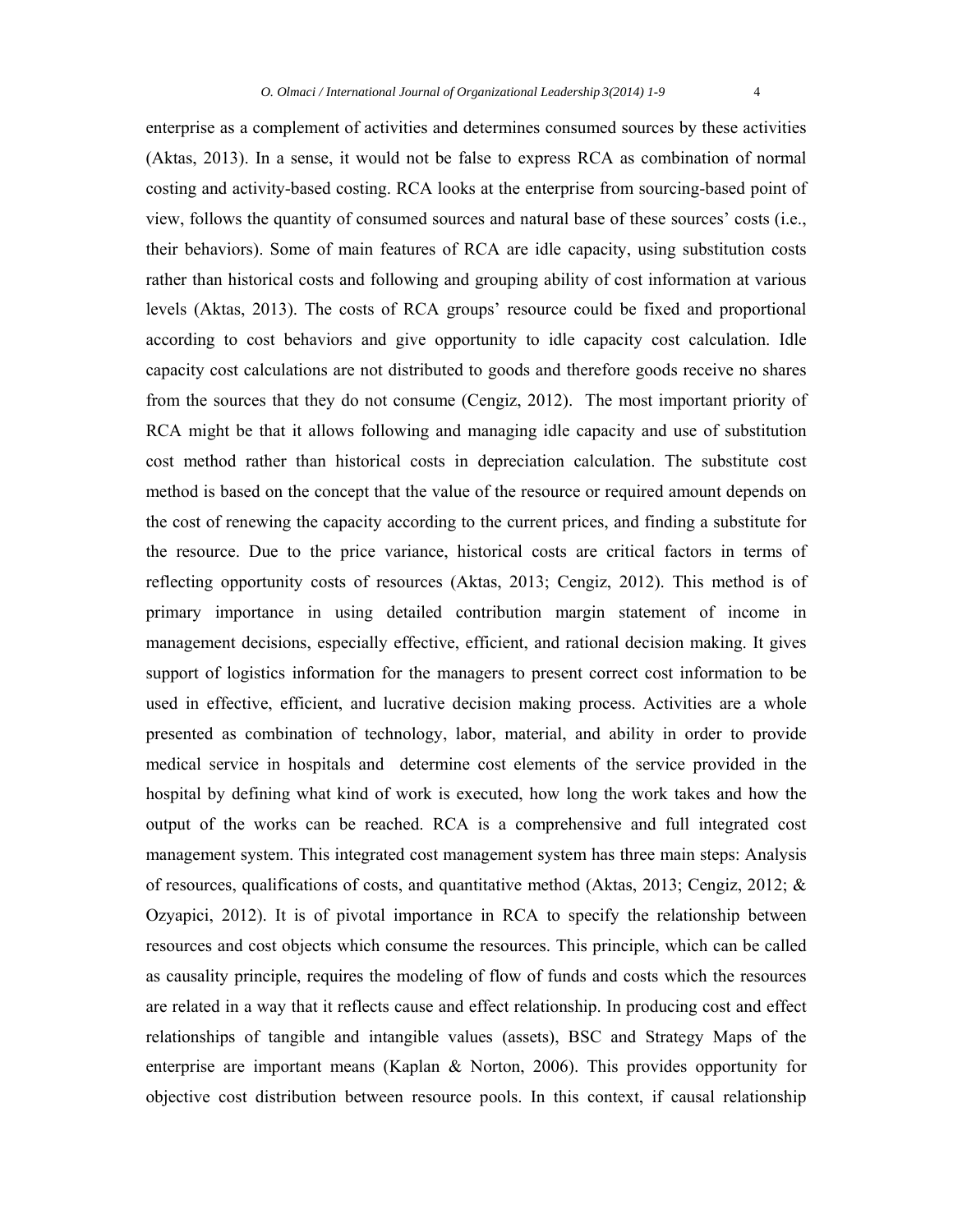cannot be established between flow of funds and costs, there would be an important obstacle in managing this flow of funds and costs. In the BSC method, it is discussed in four aspects both internal dynamics and complementary things as financial, customer, inner process, and learning development (Kaplan & Norton, 1996, 2003, 2006, 2007).

Financial performance criteria provide opportunity to control whether the enterprise is developed or not (Brown & McDonnell, 1995). These criteria form the basis of other performance criteria and are considered critical indicators in terms of achieving these targets, showing how the company is seen by its owners and managers (Kaplan  $\&$  Norton, 2001, 2002, 2004 a, b). In other words, customer is focal point for internal process of enterprise and learning or developing aspects (Ozbirecikli & Olcer, 2002; Tarim, 2004).

#### **Installation and Operation of BSC Model Integrated with RCA**

Using BSC in medical enterprises and management, through increasing performance efficiency and service quality, keeping up with organizational changes, improving in-house operation, and achieving strategic targets provides an opportunity for continuous development and changes per pattern through the transformation of envisaged mission and vision in the physical measurements (Barney, 2001). Also by considering some factors, namely providing the best health through the determination of the patients' and their relatives' expectations, increasing service quality and employee's satisfaction, performance of hospital employees, meeting their requirements, and balancing the above mentioned factors, BSC collects information about how the effects on strategic planning and management are realized (Kaygusuz, 2005).

After stating the strategic targets in Gediz state hospital, measurements and targets reflecting them are specified. Financial measurements are the indicators measuring managers' and employees' satisfaction or dissatisfaction. Customer-oriented measurements specify measurements that analyze patients' satisfaction and their point of view towards the hospital. The aspect of in-house processes is for evaluation of satisfaction and dissatisfaction of patients, patients' relatives and managers and company employees all together. The measurements specified for learning and developing are urgent for evaluating the degree of satisfaction and dissatisfaction of the managers and the employees.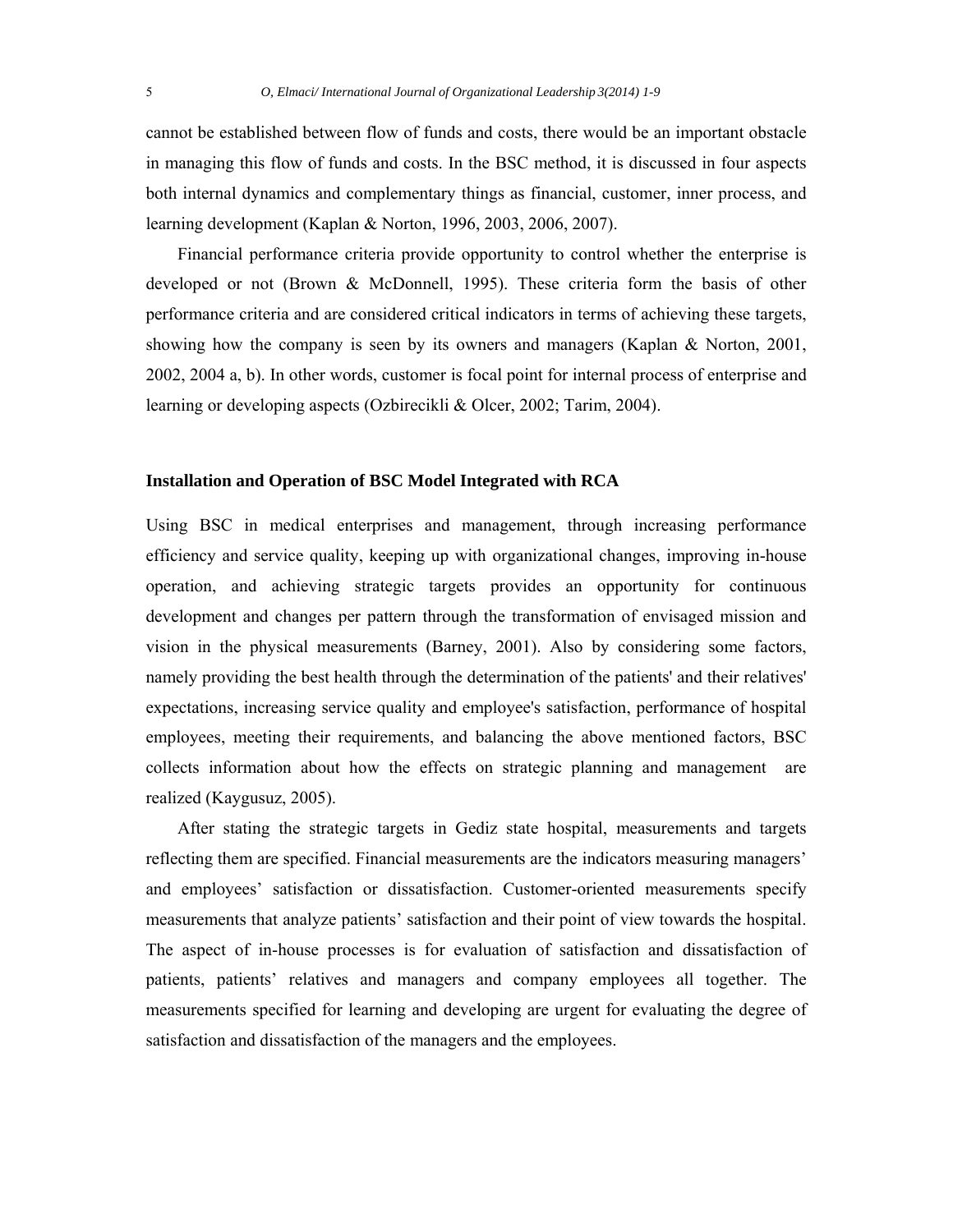# **Conclusion**

In the BSC method, it is possible to list targets, results, and suggestion for both internal and external dynamics and complementary things as financial, customer, inner process, and learning development in four aspects of the enterprise in which application is made within the scope of project.

 In terms of financial aspect, the reason of decrease in the number of in-patient operation should be researched. Also, the reason of decrease in birth and increase in ex-patients should be researched and solutions should be sought. The most important cost concepts are patient day costs, bed cost, patient cost inpatient services, surgery cost, examination cost, and shooting costs in special service departments and policlinic costs in policlinics. As a result, there has been only decrease in policlinic costs and all other costs have been increased. Necessary precautions should be taken into account in order to decrease patient costs of the institution. In addition to this, as the institution is in the position of growing and developing hospital, general costs could not be decreased. Therefore, necessary precautions should be taken. Also, it is a positive improvement that the invoice amount made out the institutions after diagnosis and treatment is increased. In fact, it is positive that working capital, accounting and finance transactions are recorded properly and on time.

 In terms of customer aspect, while it is a positive improvement that the trust in the hospital and patient satisfaction have increased, it is a negative improvement that survey results of patient satisfaction show a decrease at a rate of 2%. By evaluating the survey results, it should be determined for which reasons the patients are unsatisfied and it would be suitable to make new studies for proving these issues. In addition to this, it is a positive result that studies and training on patient rights have been made in the institution and training about patient and patient's relatives have been given and the rates are high. The reason of decrease in survey results of patient satisfaction at a rate of 2% should be found and solved.

 While positive improvements at the rate of annual patient increase and the rate of referred patients from the institution are reflecting an important success for the institution, the reason of decrease in in-patient number should be found and necessary measurements should be taken to eliminate the problem. Additionally, delivery service of patient consultation of institution is successful. But it would be good to complete lack of technical equipment, advertisement brochure, and handbook in a short time. Besides, the hospital entitles its patients to choose their doctors and it results in synergistically positive outcomes in terms of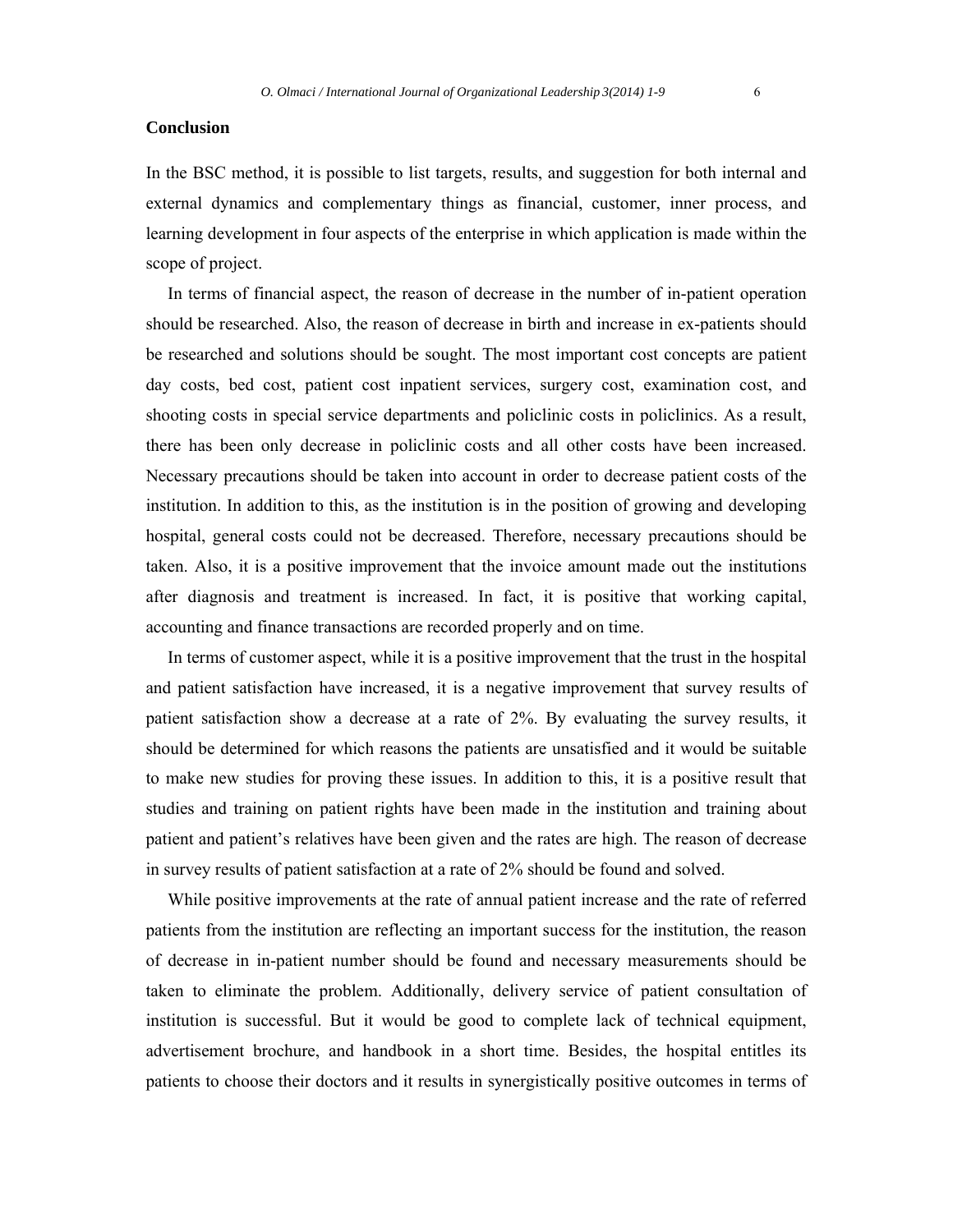customer satisfaction. As a final point, the institution is successful because it makes patient records and patient file studies properly and on time.

 Internal process is successful in providing service by the use of new and modern medical devices, increasing efficiency of devices and practicality level of technological devices. Also it is essential for the improvement of physical places and infrastructure, and work environment within the scope of citizen-oriented public service program. Actually, it is required to decrease the average waiting period of patients in the institution, and the problem of insufficient doctor and medical officials should be solved as soon as possible. It is also successful in getting ambulance and service vehicles to the sufficient equipment and number. Also, within the scope of quality of employees, it is successful to make studies for founding corrective and preventive action unit. The institution is making extra payments to its employees in order to increase efficiency pursuant to the Regulations and Circular of Ministry of Health. In addition, it is successful in meeting the necessary conditions for examination rooms, and successful studies are being conducted for ensuring the security of patients and employees. The deficiencies in Improving In-House Security Program should be removed as soon as possible. Besides, the problems in providing waste management should be eliminated as soon as possible.

 In terms of learning and developing, increasing the ability and qualification of personnel and managers are important. While in-house trainings and improvement, plans and studies are pursued in coordination with ministry of health, provincial directorate of health, and education branch office. Also, chief physician studies for increasing the participation rate in training in the institution are being done. It is successful in reaching information and increasing productivity by using information. In other words, it is successful in reaching information. Considering this, having a clean and hygienic working environment, providing general and physical conditions, following the renewing of medical equipments and electronic devices are successful indicators for the institution.

 When speed of employees' turn over and their transfer rate are analyzed, it is understood that the institution has a status which is preferred by personnel. Although conducting employee satisfaction survey has no successful result for the institution, but it is required to conduct employee satisfaction survey and evaluate the results and increase employee satisfaction rates according to the outcomes, then specify and solve the employee problems. Eventually, the institution is successful in providing self-development of the employees by the use of in-house educations, various associations, educational institutions' education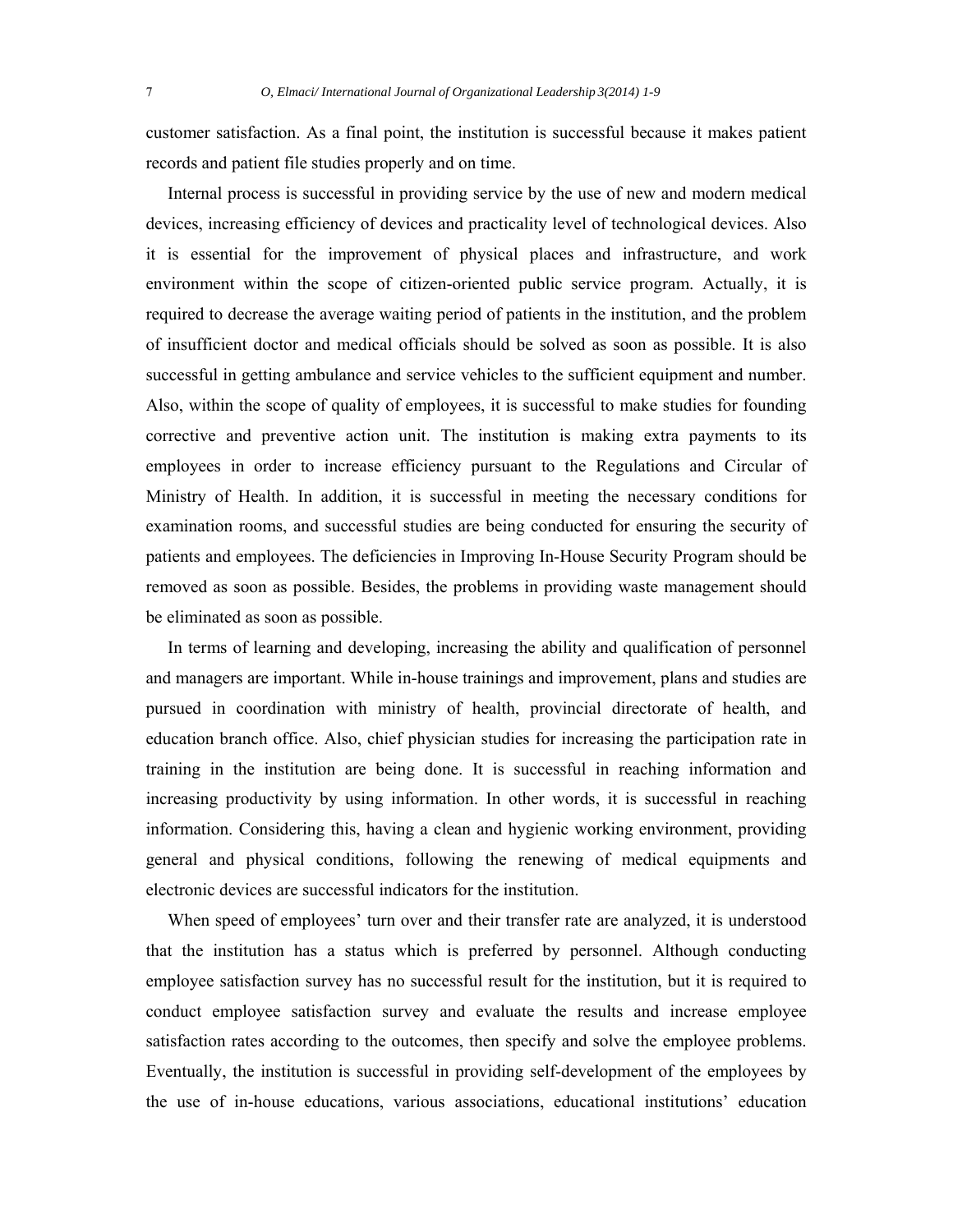seminars, educations and conferences of ministry of health and provincial directorate of health. At last, it is successful in controlling and avoiding the infections.

The performance of the hospital in four aspects is measured by BSC model formed in the hospital. Using this model, strategic targets are set and by measuring these strategic targets, weakness and strengths, successful and unsuccessful aspects of the institution have been specified. Necessary suggestions have been made in order to make negative events more neutral and positive. Considering the outcomes, present state assessment of the hospital has been made, and the strategies, methods, procedures and policies increasing the competitive power in the future have been specified. In brief, action plan in the future has been presented by specifying the strategic map of the institution.

## **References**

- Agca, V., & Tuncer, E. (2006). Multidimensional performance evaluation models and a balanced score card implementation. *Afyon Kocatepe University Journal of Economics and Administrative Sciences, 8*(1), 173–193.
- Akal, Z. (1998). *Performance and control in business: Versatile performance indicators*. Ankara: MPM Publishing.
- Akman, O. (2003). *Balanced scorecard as a strategic management system and a case study of an implementation* (Unpublished master's thesis). Istanbul University, Sosyal Bilimler institute, Istanbul.
- Aktas, R. (2013). Resource consumption accounting as a new method of cost and management accounting. *Journal of Accounting and Finance, 58*, 55–75.
- Barney, J. B., (2001). Looking inside for competitive advantage. *Academy of Management Executive, 9*(4), 49–61.
- Barney, J. B. (2002). *Gaining and sustaining competitive advantage.* New Jersey: Prentice Hall.
- Brown, J. B., & McDonnell, B. (1995). The balanced scorecard: Short term guest or long term resident. *International Journal of Contemporary Hospitality Management, 7*(2), 7– 11.
- Cengiz, E. (2012). Resource consumption accounting as an advanced costing approach. *Modav, 1,* 215–233.
- Chan, Y.C.(1993). Improving hospital cost accounting with activity-based costing. Health Care Management Review, 18(1), 71–77.
- Cinar, F., & Kutlu, M. (2014). *Cortex dashboard complex management model and software modules.*
- Elmaci, O., Sevim, S., & Çelikkol, H. (2007). Suggest a model for creation strategic map and balanced scorecard (BSC) in converting action of business strategies. *Khazar Journal of Humanities and Social Sciences* (former *Journal of Azerbaijani Studies*), *10*(3).
- Kaplan, R. S., Norton, D. P. (1996). Using the balanced scorecard as a strategic management system. *Harvard Business Review, 74*(1), 75-85.
- Kaplan, R. S., & Norton, D. P. (2001). *The Strategy-focused organization: How balanced scorecard companies thrive in the new competitive environment*. Boston: HBS Press.
- Kaplan, R. S., & Norton, D. P. (2002). *Do you have a problem with your strategy? If So, reveal it's a map; advances in strategy* (A. Kardam, Trans). Istanbul: Mess Publishing.
- Kaplan, R. S., & Norton, D. P. (2003). *Balanced Scorecard*. (S. Egeli, Trans). Istanbul: Sistem Publishing.
- Kaplan, R. S., & Norton, D. P. (2004a). Measuring the strategic readiness of intangible assets. *Harvard Business Review, 82*(2), 52-63.
- Kaplan, R. S., & Norton, D. P. (2004b). *Strategy maps: Converting intangible assets into tangible outcomes.* Boston: Harvard Business School Press.
- Kaplan, R. S., & Norton, D. P. (2006). Strategy *Maps*. Istanbul: Alfa Publishing.